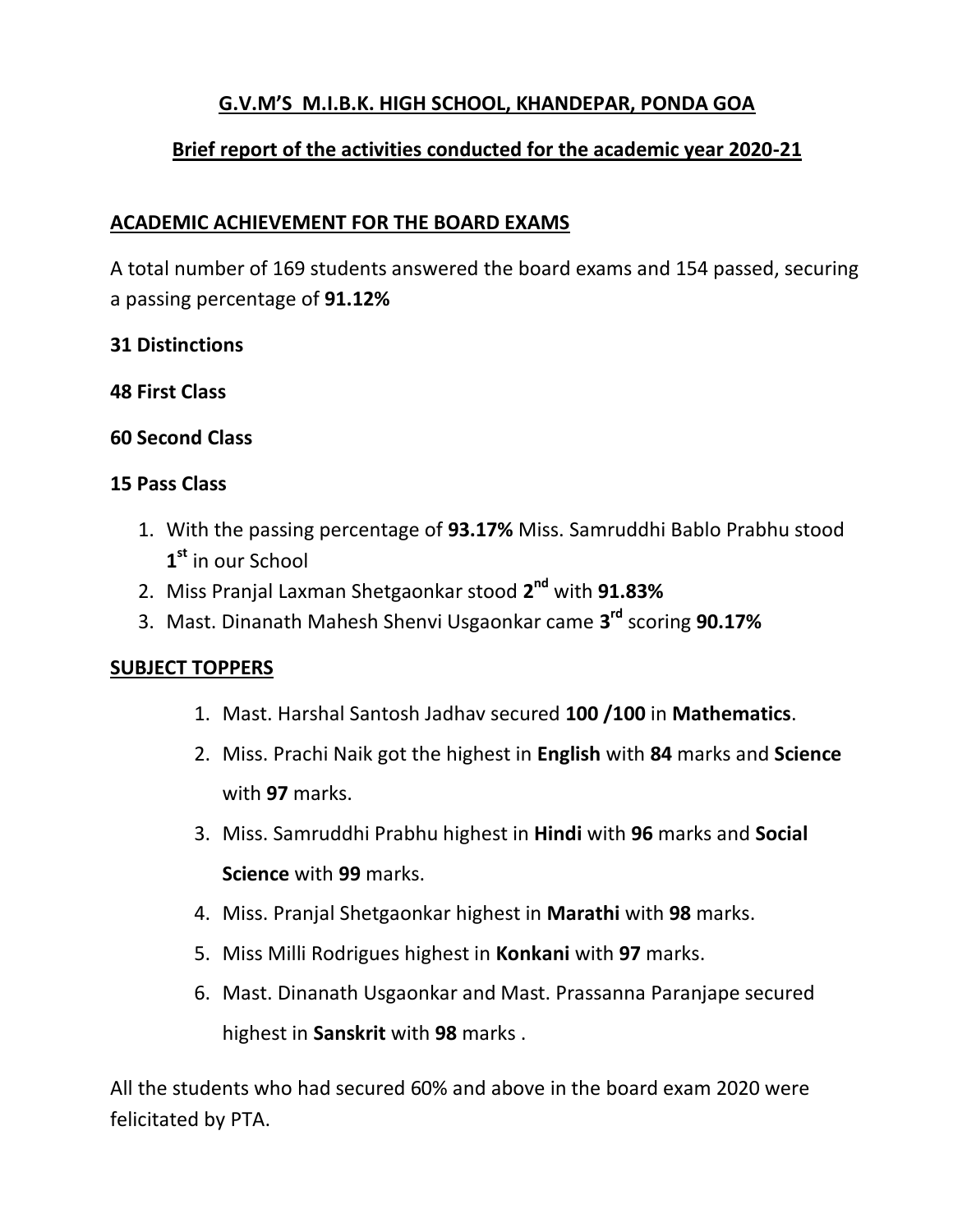## **NATIONAL DAY PROGRAMME**

All the National days programmes were held in the School and our students were actively involved in a variety of activities and competitions online.

15<sup>th</sup> August - Independence Day

2<sup>nd</sup> October – Gandhi Jayanti and G.V.M Founders Day

 $19<sup>th</sup>$  December – Goa Liberation Dav

 $26<sup>th</sup>$  January – Republic Day

#### **Other Programmes**

Teachers Day

Children's Day

National Education Day

Vanamahotsav

Yoga Day

Tilak Punyatithi

World Thinking Day

Science Day

## **Students Activities And Competitions**

- 1. Aarti Competitions
- 2. Garland making competition
- 3. Fancy dress on the theme "National Leaders"
- 4. Solo Patriotic Singing Competition in Konkani
- 5. Monologue
- 6. Card making competition on the theme 'Republic Day' Celebration.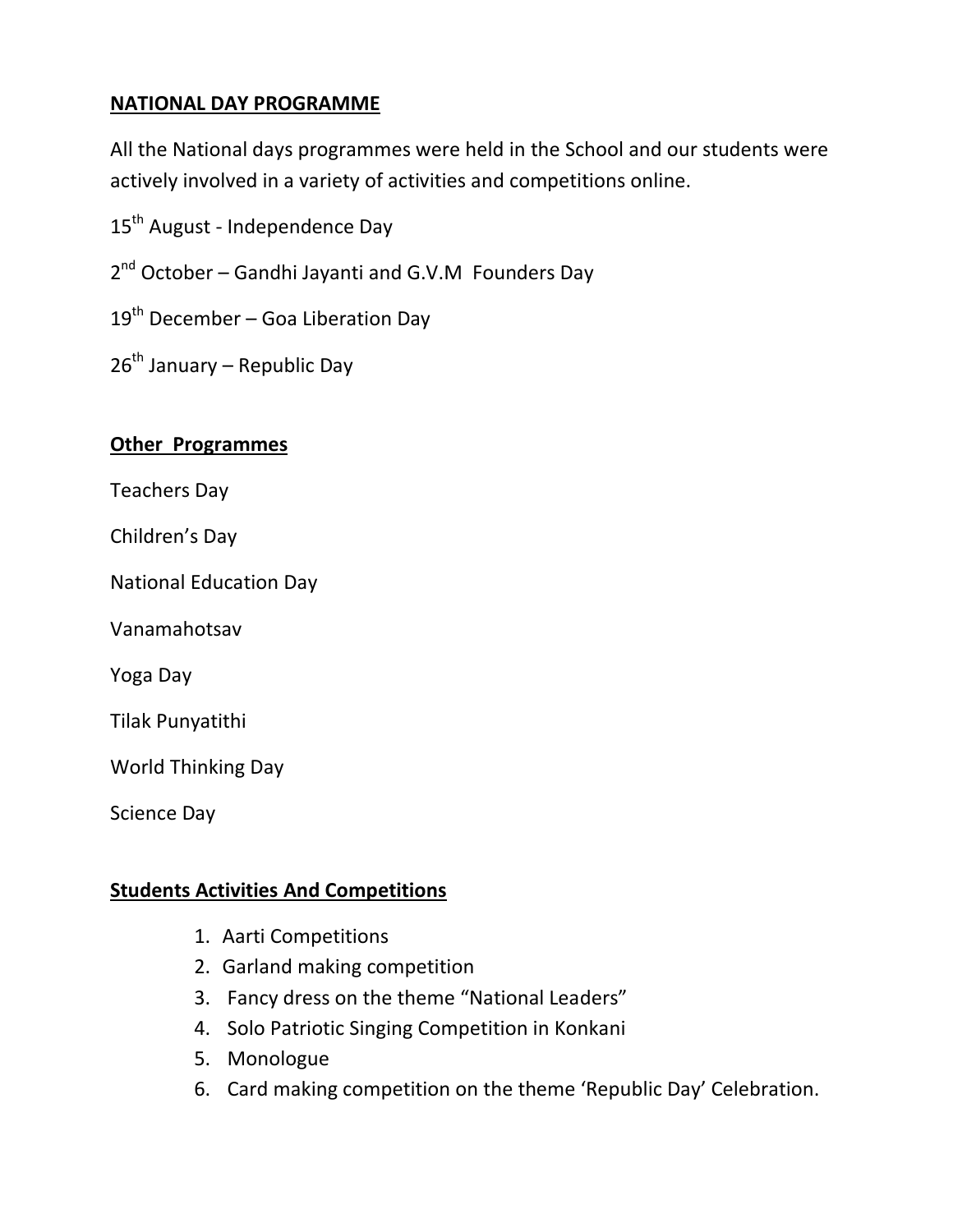## **Achievements**

- 1. All Goa Patriotic Singing Competition for **Teachers** organised by Samrat Club, Marcel 2<sup>nd</sup> place.
- 2. **State Level** Mathematics Powerpoint Presentation on the topic **'Great Indian**  Mathematicians' – 3<sup>rd</sup> consolation prize.
- 3. Saksham National Essay Writing Competition on the topic '**One step towards Green and Clean Energy'**- Participated
- 4. National Sports Day Essay Writing Competition participated
- 5. Shenoy Goembab Kathamal Competition 6 students participated and secured **1 st prize** in both **Taluka and State Level.**
- 6. Many of our students participated in a number of Drawing/ Painting and Poster competition held in the year 2020-21 on the topics
	- $\triangleright$  Save Wildlife Save Humanity
	- $\triangleright$  Dignity of Labour
	- $\triangleright$  Mental Health for all
	- $\triangleright$  One step towards Green And Clean Energy
	- $\triangleright$  Campaign against Drugs
- 7. 26 NCC Students answered **'A'** Certificate Exam and all have passed with

good grades.

NCC Cadets bagged **1 st place** '**March Past competition**' organised by Samrat

Club Ponda on  $26<sup>th</sup>$  January 2020.

NCC Students participated in Tree Planting Ceremony and Cleanliness drive

around Shantadurga Temple Khandepar.

- 8. Field Trip to Opa by Nature Club
- 9. PTA organised Dental Camp for Students.
- 10. Students of Std IX participated in **Film Making Competition** organised by

# **Curti School Complex**